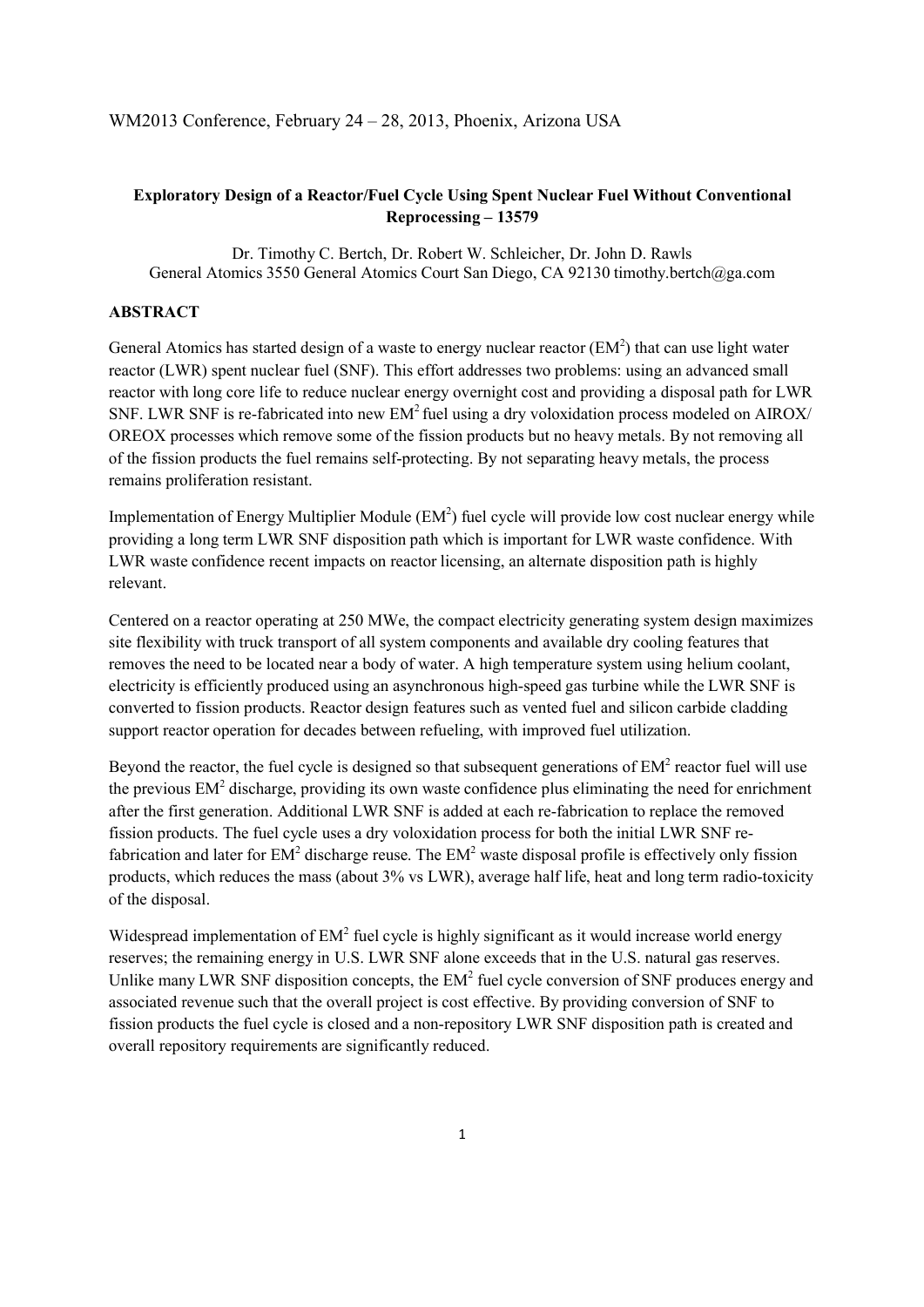#### **INTRODUCTION**

Nuclear spent fuel waste management has been an expensive and slowly evolving process. What is needed is to make a spent fuel waste program that has the ability to generate revenue, reducing the cost of spent fuel disposition. The spent fuel and depleted uranium have tremendous inherent energy potential; if tapped it can provide not only disposition but also provide energy for commercial markets. Frequently referred to as closing the fuel cycle, many processes have been proposed that can tap the inherent energy potential but all to date have not been cost effective. Further, aqueous reprocessing has significant nonproliferation challenges. With cost requirements in mind, the General Atomics' improved fuel cycle is centered around the Energy Multiplier Module  $(EM<sup>2</sup>)$  reactor using a dry fission product removal from spent fuel.

## ENERGY MULTIPLIER MODULE (EM<sup>2</sup>) **REACTOR CONCEPT**

 $EM<sup>2</sup>$  is a compact helium-cooled fast reactor that augments its fuel load with either DU or UNF, which contain the additional  $^{238}$ U to allow the reactor to both convert and burn fuel in situ. The basic construct of a 250 MWe module is presented in Fig. 1, showing a below-grade core flanked on one side by a closed cycle gas turbine power conversion unit (PCU) and on the other side by a direct reactor auxiliary cooling system (DRACS). The primary coolant system is enclosed by the containment, which is divided into three connected chambers with structural ligaments around the reactor chamber that also serve as shielding.



Fig. 1. 250 MWe EM<sup>2</sup> power module in a below-grade sealed containment.

#### **Reactor Core System**

A cutaway view of the reactor system is shown in Fig. 2. The reactor vessel is an internally insulated 4.7 m diameter, 10.6 m high structure constructed from standard SA533-Grade B plate steel. In contrast to conventional LWR vessels, this unit is of a size that can be manufactured by many vendors. All vessels are small enough to be shipped by truck to the construction site.

The  $EM<sup>2</sup>$  core, illustrated in Fig. 3, is divided into two sections: starter and fertile. The starter is the "critical" section of the reactor at beginning of life. It contains low enriched uranium (LEU) to initiate criticality and provide excess neutrons for converting fertile to fissile materials in the starter and fertile sections. The core contains 85 fuel assemblies arranged in a hexagonal prism. Seventy-nine assemblies contain 91 fuel rods, each 2.7 m long by 21.5 mm in diameter. A total of six assemblies in the core contain central voids for shutdown rod insertion. The clad is 1 mm thick ß-SiC composite, which is a high-temperature material that is also resistant to neutron damage [2]. The fuel is uranium carbide (UC) in the form of porous pellets. The pellets are annular with which provides a means for volatile fission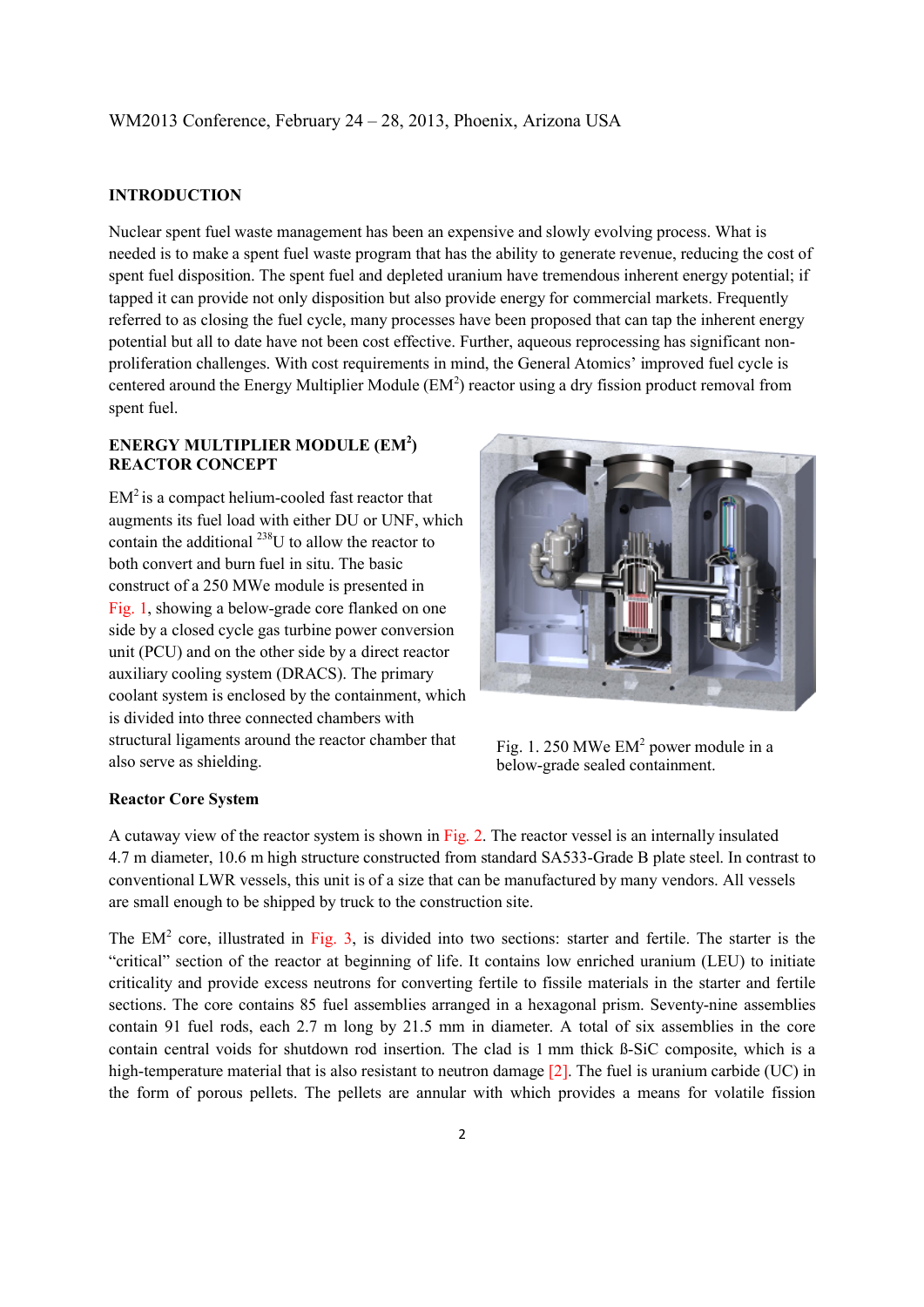

products to escape to a fission product collection system. This alleviates the pressure buildup and reduces fuel swelling over the long core life.

Fig. 2. Cutaway of  $EM<sup>2</sup>$  reactor system.



Fig. 3. EM<sup>2</sup> core arrangement composed of starter and fertile sections. (The shapes of the fissile and fertile sections are only schematically illustrated.)

The core is surrounded by a reflector which consists of an inner section of canned  $Be<sub>2</sub>C$  and an outer section of graphite. These reflector materials are highly neutron-economic and keep the core neutron leakage under 2%. Owing to power peaking around the core periphery, the starter fuel adjacent to the reflector has a reduced enrichment, leading to a spatially flat power profile that results in relatively uniform irradiation rates everywhere within the core; this precludes the need for fuel shuffling. Six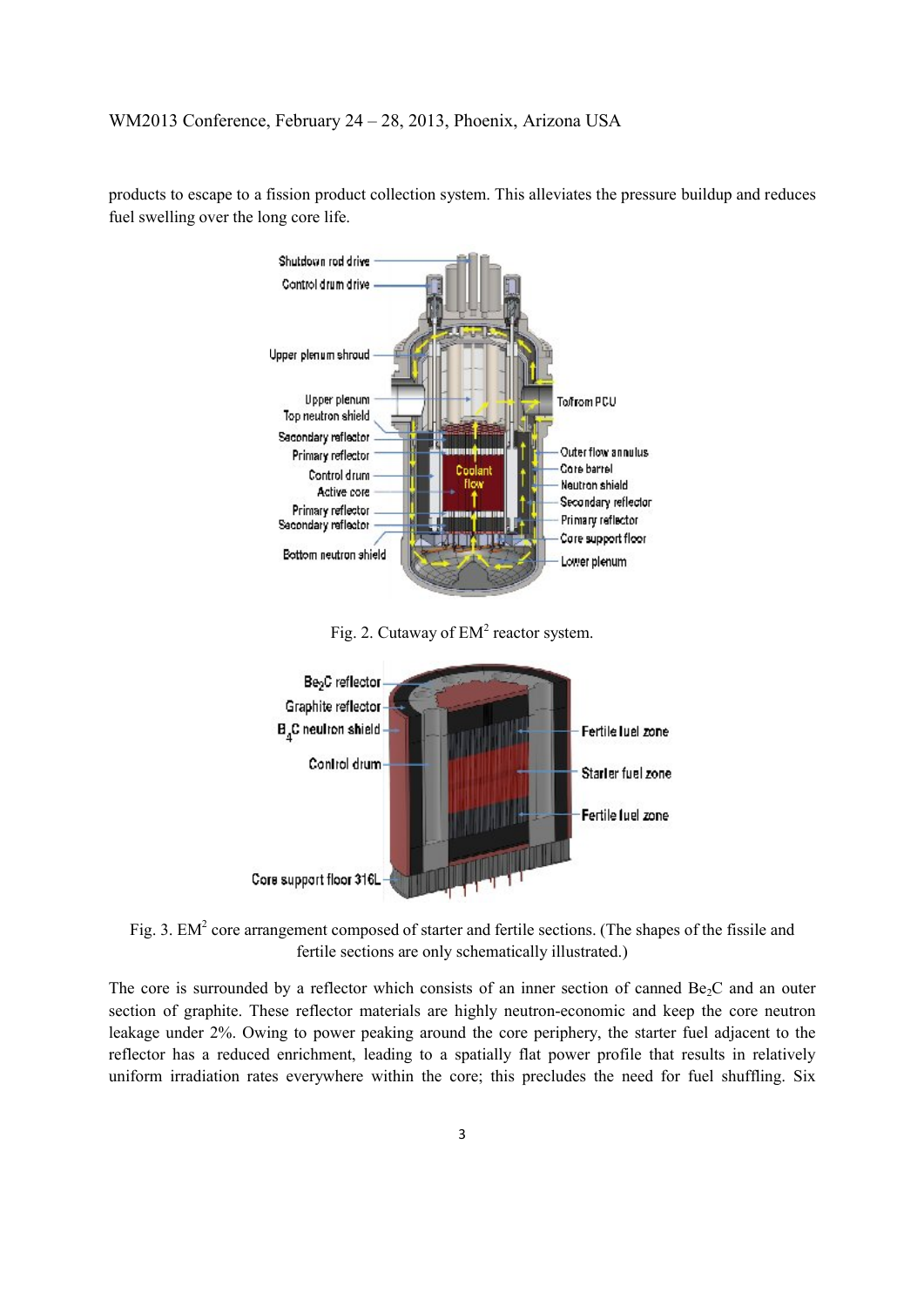rotatable drums are embedded in the reflector to provide reactivity control during normal power operation. Table I summarizes materials used for  $EM<sup>2</sup>$  core design and selection bases.

| Component           | <b>Material</b>      | <b>Characteristics</b>                                                                                                                                                                 |  |  |
|---------------------|----------------------|----------------------------------------------------------------------------------------------------------------------------------------------------------------------------------------|--|--|
| Fuel                | Uranium carbide      | High density (13.63 g/cm <sup>3</sup> ), high melting point (2350°C), high                                                                                                             |  |  |
|                     |                      | thermal conductivity (16-17 W/m·K), little or no fuel<br>restructuring, low fission gas release and significant fuel swelling                                                          |  |  |
| Cladding            | Silicon carbide      | High dissociation temperature $(2730^{\circ}C)$ , high thermal<br>conductivity, high-temperature strength, low thermal expansion,<br>resistant to chemical reaction and neutron damage |  |  |
| Coolant             | Helium               | Single phase gas, inert, compatible with materials (not activated)<br>enables direct power conversion, minimal void coefficient                                                        |  |  |
| Control<br>absorber | Boron carbide        | $90\%$ -enriched $^{10}$ B, strong neutron absorber, high melting point<br>$(2763^{\circ}C)$                                                                                           |  |  |
| Reflector           | Beryllium<br>carbide | High melting point ( $2100^{\circ}$ C), low neutron absorption, neutron<br>multiplication                                                                                              |  |  |
| Reactor vessel      | <b>Steel</b>         | SA533-Grade B ASME Section II qualified                                                                                                                                                |  |  |

| TABLE I. Materials Used for EM <sup>2</sup> Core Design. |  |  |  |
|----------------------------------------------------------|--|--|--|
|                                                          |  |  |  |

#### **Power Conversion System**

The PCU is based on a direct Brayton cycle. Hot helium from the core is expanded directly through the turbine to drive the generator and compressor. A recuperator recovers heat from the turbine exhaust that is at too low a pressure to accomplish efficient conversion to mechanical energy. The water-cooled precooler provides the cycle heat rejection. Figure 4 shows a cutaway of the PCU vessel, which contains all components that are in contact with primary coolant. The turbine-compressor-generator is on a single vertical shaft that is suspended by active magnetic bearings. The generator is located in a separate, connected vessel at the top. A dry-gas shaft seal isolates the helium in the generator cavity from the primary coolant.

The PCU incorporates several features that distinguish it from previous Brayton cycle designs. The turbo-compressorgenerator is a variable speed machine operating above synchronous frequency. Speed control is used to track load changes rather than the more traditional approaches of turbine bypass or primary coolant pressure changes bringing several advantages. The diameters of the turbine, compressor Fig. 4. PCU and generator cutaway.

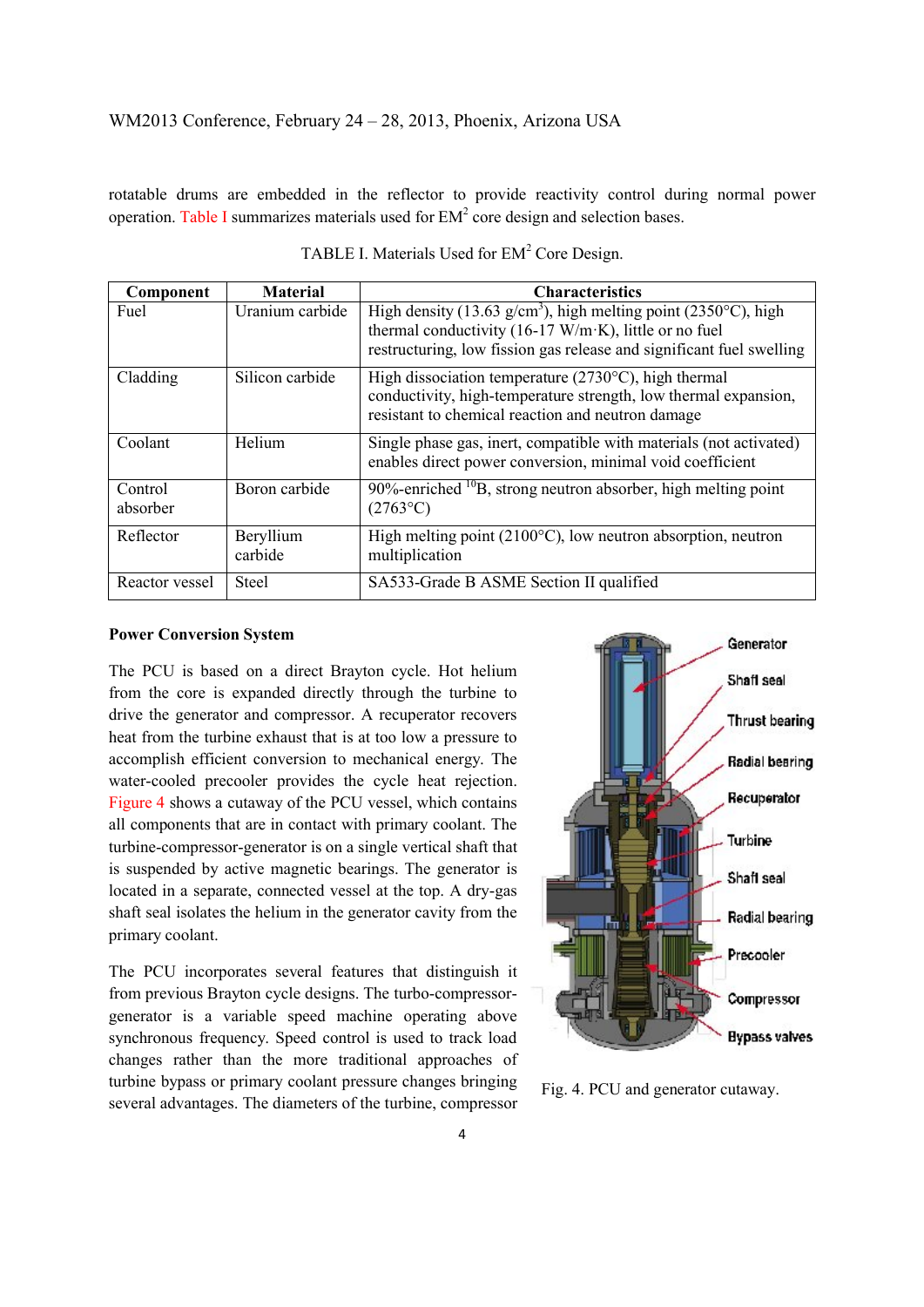and generator are reduced by the inverse of the design rotational speed, so that the overall size and weight is greatly reduced relative to a synchronous machine. The primary system temperatures are maintained at near constant levels over the full turn-down ratio, and the thermodynamic efficiencies are high at the lower power levels. The variable, non-synchronous operation is made possible by commercial power inverters that convert variable frequency input to grid frequency at 99% efficiency.

The generator incorporates a permanent magnet (PM) rotor that eliminates the  $I<sup>2</sup>R$  losses associated with a wound rotor and exciter. The PMs are attached to the rotor by a proprietary high strength fiber winding that was developed by General Atomics for military applications. This approach further reduces the radial build and allows the PCU to be small enough to be road transportable.

#### **Direct Reactor Auxiliary Cooling System (DRACS)**

The DRACS is designed to remove the core residual heat when the reactor is in a shutdown mode and the PCU system is not available for heat removal. The DRACS consists of two parallel loops, each loop being designed to provide adequate cooling operating by itself for the operational modes of: i) pressurized cooldown using helium with or without the helium circulator and water pumps operating (active or passive modes) and ii) depressurized cool-down at atmospheric pressure along with operation of the helium circulator. The DRACS is made up of various components such as multi-tube helical coil helium-to-water heat exchanger (illustrated in Fig. 5), a backup maintenance helium circulator, a water-to-air heat exchanger,



Fig. 5. DRACS heat exchanger cutaway.

a natural draft cooling tower, water pumps, and ducts and pipes as needed to connect the various components.

#### **Primary Coolant System**

The reactor produces 500 MWt and is cooled by helium coolant pressurized to 1900 psia (13.1 MPa). The average core outlet temperature is 850°C. During normal operation, hot helium from the top of the core flows to the PCU to drive the turbo-compressor and submerged generator. During both normal and abnormal shutdown, the hot helium flows by natural convection to the 100% redundant DRACS. The primary coolant helium is maintained free of oxidants as well as any circulating radioactivity by a helium purification system.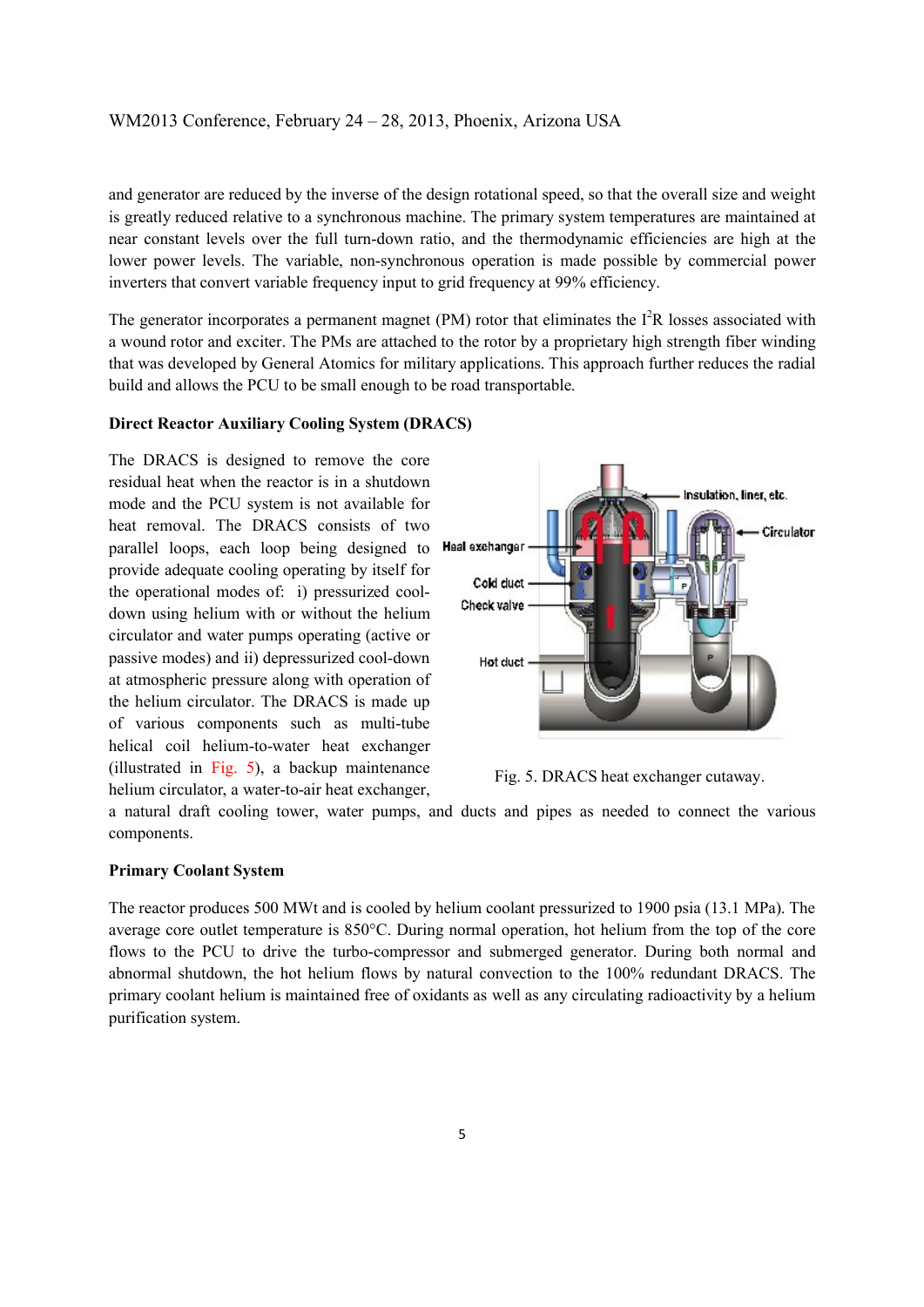# **EM<sup>2</sup> PERFORMANCE**

#### **Neutronics Performance**

Core modeling has determined that criticality is maintained for more than 30 years without refueling or fuel shuffling, as shown in Fig. 6, which plots effective multiplication factor vs full power run time. This results from a careful shaping of fissile (LEU) and fertile (DU) fuel sections to balance the reactivity growth from production of new fissile fuel with the reactivity decrements from fuel depletion and fission product accumulation. The very low temporal gradients and the very limited dynamic range of the reactivity (<3%) over multiple decades permit



Fig. 6. Neutronics calculation showing a 30+ year core life and the tight control range of  $k$ -effective for  $EM<sup>2</sup>$  core fueled with LEU and DU.

reactivity control by control drums embedded in the reflector. This approach helps maintain a vertically symmetric burnup profile although the vertical temperature gradient will cause a small amount of asymmetry.

Figure 7 shows the fractional contribution of key fissile isotopes to total core power as a function of life for a LEU/DU loading. Initially, most of the power comes from  $^{235}$ U in the starter. After about ten years, converted fuel contributes the largest energy fraction; averaged over the life cycle, the majority of the energy is produced by the original fertile material. Direct fastfission of the  $^{238}$ U produces about 20% of the energy. End-of-cycle burnup is approximately 140 GWdays/MT, more than double that of any LWR. Additional gain in uranium utilization stems from the high thermal to electric conversion efficiency of 53%.

# **Fuel Performance**



Fig. 7. Fractional contribution of loaded material to core power over time.

Materials performance is key to the multi-decade lifetime limit established by the neutronics. All structural materials in the core, including the fuel cladding, are SiC composite. This material is unusually radiation-tolerant, especially in the temperature range of interest for gas-cooled reactors where annealing effects come into play  $[3]$ . Although there is no in-core data that extends to the full life of  $EM^2$ , the data that does exist suggests that the changes in constitutive properties saturate at low displacement per atom (DPA) levels. Swelling from helium and hydrogen produced by neutron bombardment is another major concern for material life. This is not life-limiting in  $EM<sup>2</sup>$  because the carbon in the core softens the neutron spectrum, resulting in a very low population of neutrons above the energy threshold for transmutation events in SiC.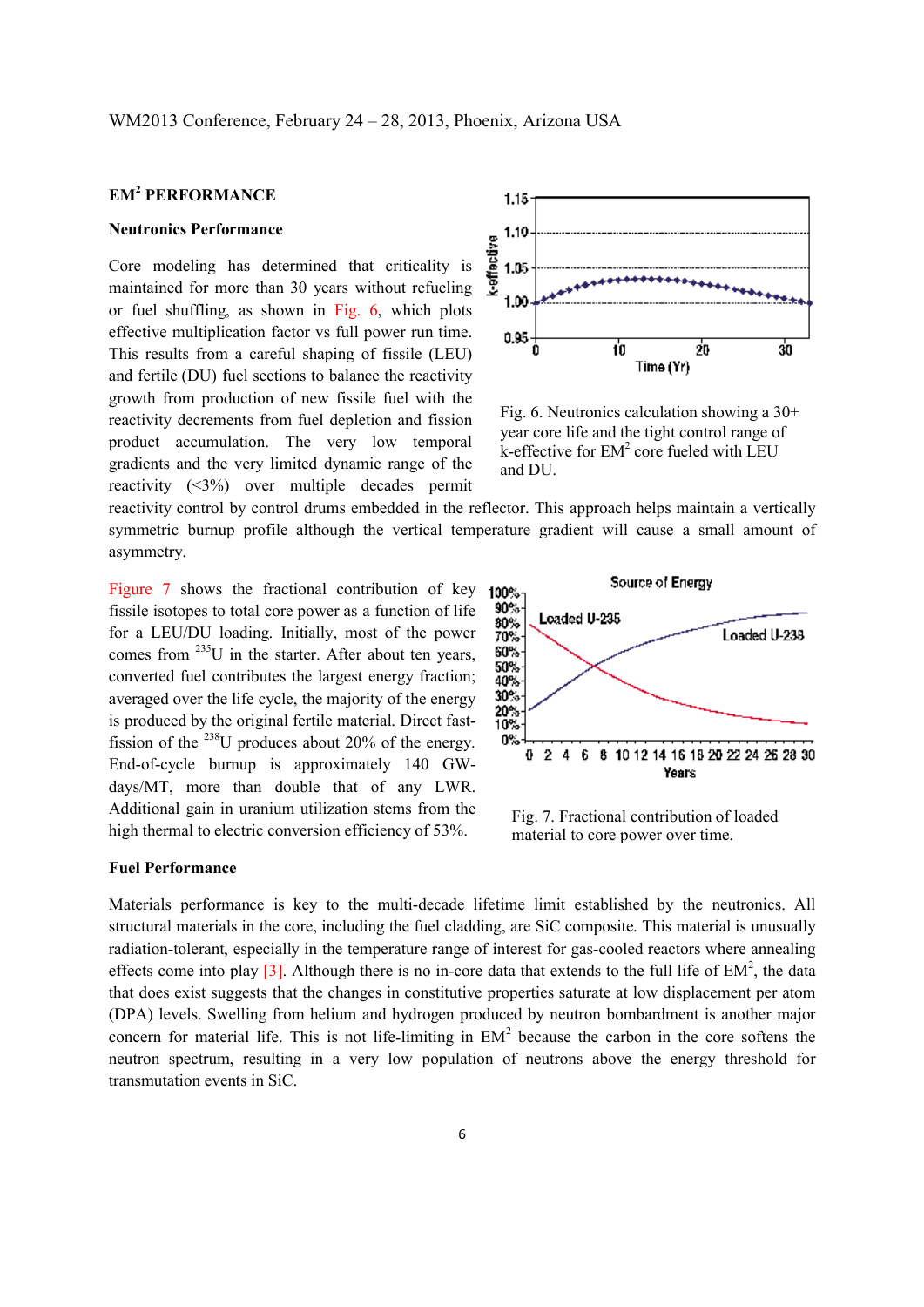Another potentially life-limiting problem is the chemical interactions between the fuel and the clad at high burnup. There is very limited data at the burnup values pertinent to long core life operation characteristic of  $EM<sup>2</sup>$ . However, Fig. 8 provides some indirect evidence that this issue is not likely to be a showstopper. This figure illustrates a cross section of a Tri-structural-isotropic (TRISO) fuel particle that has been subjected to unusually high burnup of ~70% [4] at higher temperatures (1,600°C) than  $EM^2$ clad will experience  $(\leq 1,100^{\circ}C)$ . The figure shows that some of the protective layers surrounding the fuel kernel have been breached, but the SiC layer (the bright white circle in the figure) remains intact. Clad life can also be limited by the buildup of pressure within the fuel from gases produced either as fission products or in the decay chains of fission products. This is avoided in the  $EM<sup>2</sup>$  design by use of annular fuel pellets that



Fig. 8. TRISO particle subjected to deep burn showing the intact SiC layer after 70% burnup (white) [4].

enable venting these gases from fuel elements into a trapping system external to the reactor.

#### **Safety Performance**

The EM<sup>2</sup> reactor is designed to meet all relevant U.S. Nuclear Regulatory Commission (NRC) requirements for licensing in the U.S. including risk-informed design. The "relevancy" of these requirements to small modular reactors (SMRs) is currently under review, particularly with respect to shared facilities, services and staffing. In the interim, the  $EM<sup>2</sup>$  safety design effort to-date has mainly been on the reactor system, containment and DRACS. The  $EM<sup>2</sup>$  safety philosophy is built on three premises:

- (i) Passive safety features are the main line of defense against all abnormal and accident conditions including "beyond design basis events".
- (ii) All safety-related systems, including passive safety features, must be regularly tested.
- (iii) A comprehensive statusing system shall be implemented to provide regularly updated information on the conditions of the fuel clad, primary coolant pressure boundary and containment.

The safety features of  $EM<sup>2</sup>$  are summarized as follows:

- (i) Because of very large  $^{238}$ U loading, the reactor core has a high negative temperature coefficient through the core life. When combined with the high fuel and clad temperature limits, the negative temperature coefficient enables the reactor to sustain an anticipated transient without scram (ATWS) by reducing the fission power to zero as the core heats up.
- (ii) Normal reactivity control and shutdown is through rotational action of the control drums. A diverse backup shutdown system is composed of six shutdown rods which are lowered into the core for shutdown. Both drums and rods will actuate by gravity in the event of a loss of signal to the drive motors.
- (iii) Core decay heat is normally removed by the PCU. In the event of a reactor shutdown, supplemental rotational energy to provide flow is provided by motoring the generator. If the PCU is not available, shutdown heat removal is provided by two auxiliary circulators that provide forced flow from the core to the DRACS water-cooled heat exchangers (HXs).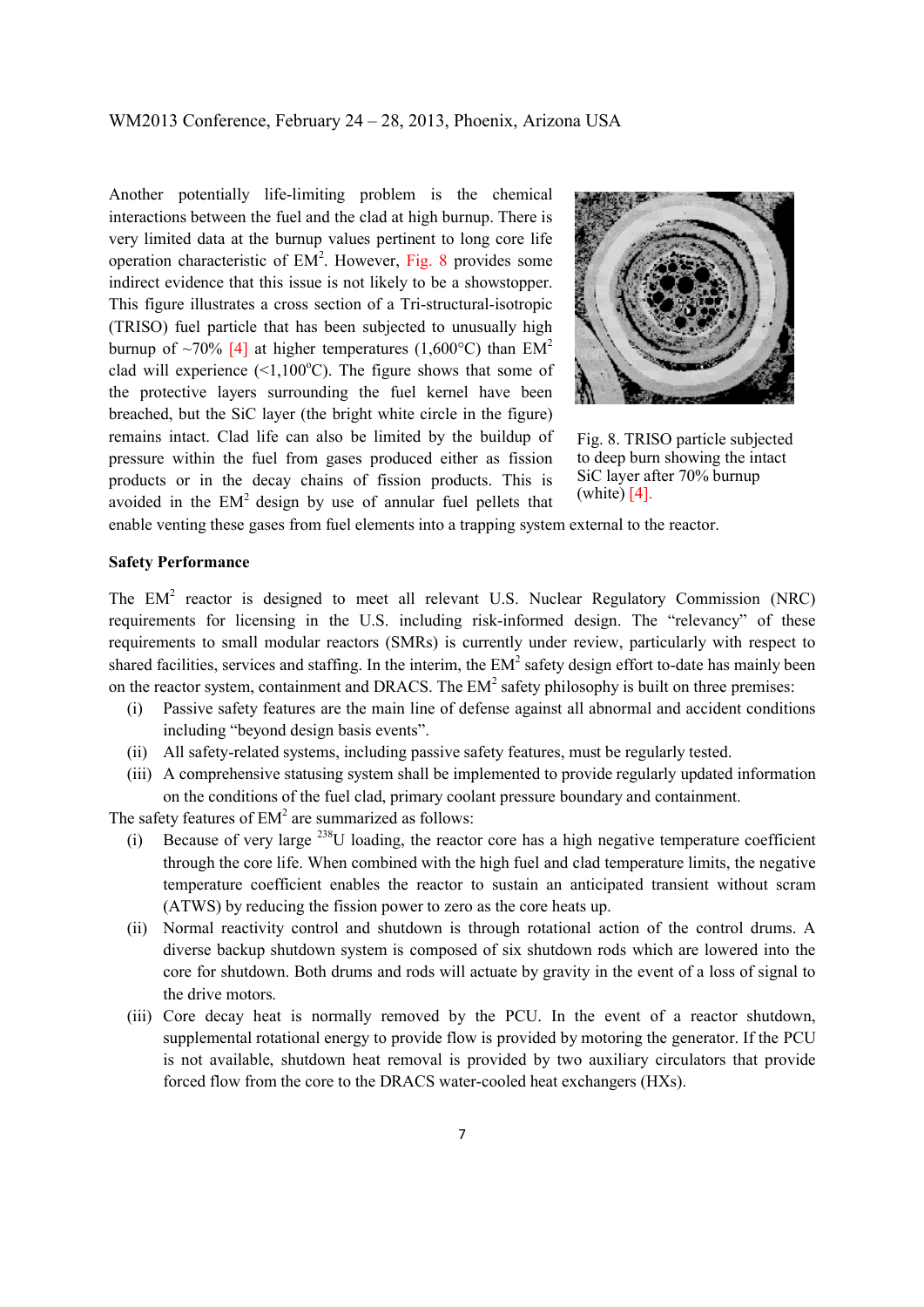(iv) If the PCU and auxiliary circulators become unavailable, core afterheat is removed by natural convection of helium to either of the two 100% water-cooled DRACS HXs. The DRACS water loops also operate by natural convection and reject heat to the air via a water/air HX. The cooldown transient following shutdown from 100% power is shown in Fig. 9 for the assumption of only one DRACS HX in operation. The peak fuel temperature is steadily reduced to shutdown conditions 500°C in 20 minutes. No damage is incurred to the reactor during this transient. The cooling operation is



Fig. 9. Pressurized natural convection cooldown on one DRACS loop.

completely passive - no electric power or operator actions are required.

## **EM<sup>2</sup> Operational Performance**

Due to its high temperature and direct cycle,  $EM^2$  operates at about 53% efficiency using conventional cooling tower (evaporative cooling). This high efficiency is an important economic improvement. However, for site flexibility where water conservation is important, the high temperature features of  $EM<sup>2</sup>$ allow use of a dry cooling cycle for about a 4% penalty in efficiency but with a significant reduction in water use. The ability to separate the nuclear reactor site from water locations opens many potential new sites, in lower population density regions.

The smaller number of components, which are all sized for truck transportation, allows a new level of modular construction approach to reduce construction cost and schedules.

#### **ENERGY MULTIPLIER MODULE FUEL CYCLE**

Figure 10 illustrates a closed fuel cycle based upon a presumed 60% extraction of every fission product at each cycle. The end-of-life discharge from the  $1<sup>st</sup>$  core is used as the starter for the next 1.2 cores. LEU (or other fissile material) is required for the first core, but no fissile addition is needed for follow-on cores, only fertile addition. Modeling has verified that such a fuel cycle reaches steady state conditions in a few generations.

An important feature of this type of reactor is that enriched fuel is only needed in the first generation. Widespread implementation of this technology would eliminate the need for the world to have any additional enrichment plants, independent of the extent to which nuclear energy supplies the world's energy needs. This would reduce the proliferation risks associated with the front end of the fuel cycle compared to the conventional approach adopted today.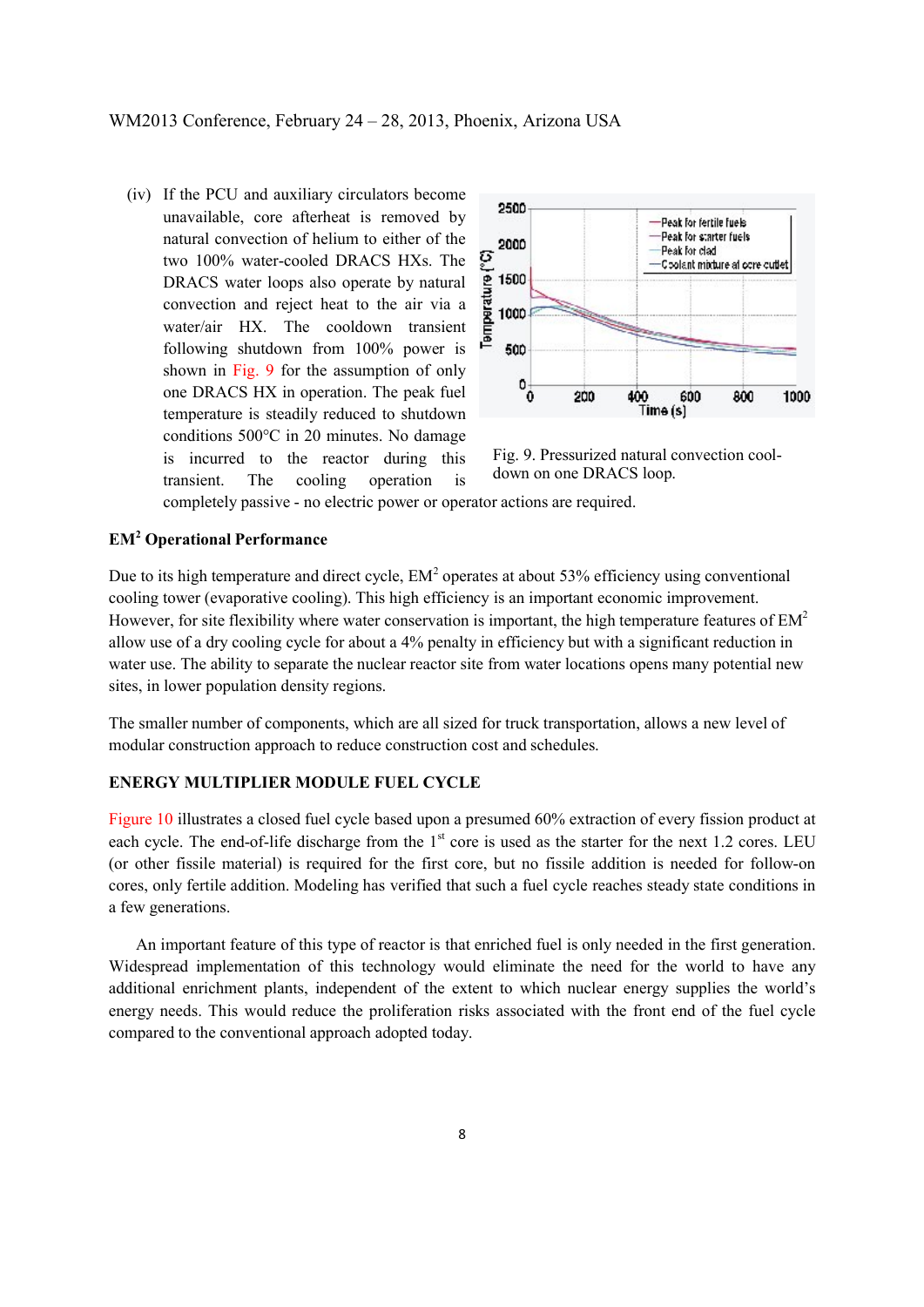

Fig. 10. Illustration of  $EM^2$  closed fuel cycle without conventional reprocessing.

# **EM<sup>2</sup> REFABRICATION OF SPENT FUEL**

The process for making  $EM^2$  fuel is illustrated in Fig. 11. Uranyl-nitrate particles containing carbon are made through a sol-gel process. After drying and calcining, the particles are in the form of an oxide with carbon. The particles are then heated to convert them to UC. The particles are then sintered into an annular pellet with a pre-determined porosity. The tubular SiC composite clad is made separately. After inserting pellets into the SiC composite tube, end caps are applied and sealed. However, the key difference between  $EM<sup>2</sup>$  and today's reactors is its ability to use refabricated spent nuclear fuel.

Technological advances will need to be demonstrated for recycling used nuclear fuel (UNF). A simple process such as voloxidation or AIROX [5], is adequate to reformulate LWR UNF to have satisfactory reactivity in an EM<sup>2</sup> core. This process eliminates fission products that are volatile at less than 600 $^{\circ}$ C but no heavy metals. A schematic illustration of the enhanced voloxidation method of recycling both LWR and  $EM<sup>2</sup>$  discharged fuel into  $EM<sup>2</sup>$  fuel is shown in Fig. 12. After piercing the clad, oxidizing and reducing gases are introduced to pulverize the fuel pellet and leave the heavy metals in an oxide form. A significant number of fission products are also released during this process. Additional gases are introduced to react with remaining fission products to form volatile compounds such that they can also be released at varying process temperatures. The fission product compounds are collected on adsorber beds. Heavy metals including uranium, plutonium and other transuranics remain as oxides mixed with unreleased fission products. This mixture is the feedstock for the  $EM<sup>2</sup>$  fuel fabrication process.

Although voloxidation can convert end-of-cycle  $EM<sup>2</sup>$  fuel into a viable "driver" fuel, it does not separate out all fission products, and the reformulated fuel can only operate a finite number of cycles before the fuel form will be unacceptably degraded in reactivity through buildup of fission products that displace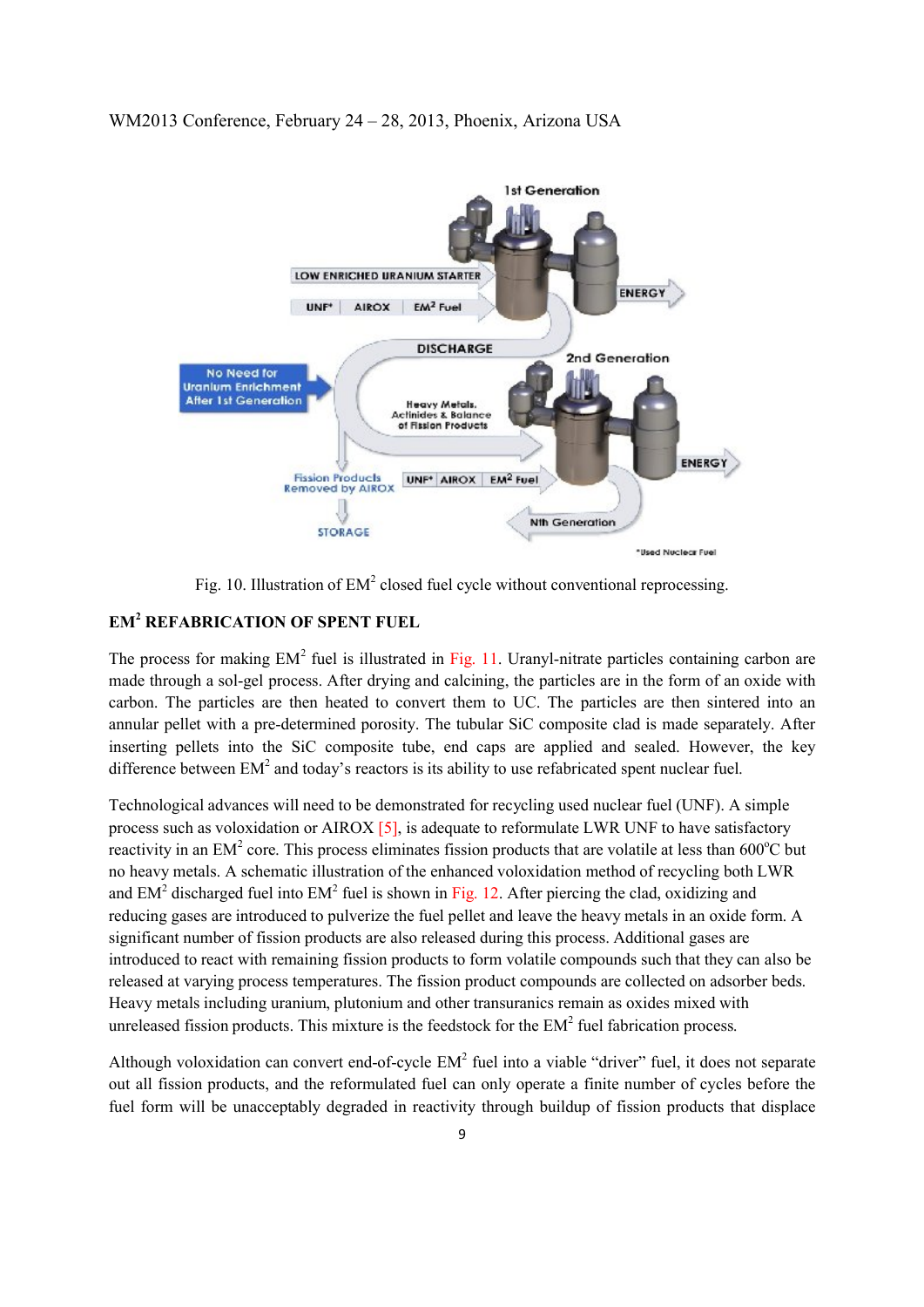burnable fuel. The number of usable cycles for  $EM<sup>2</sup>$  used fuel can be extended indefinitely by a process that removes at least 40% of every fission product.



Fig. 11. EM<sup>2</sup> fuel manufacturing process.



Fig. 12. Adaptation of voloxidation process to proliferation resistant re-fabrication of LWR and EM<sup>2</sup> fuel.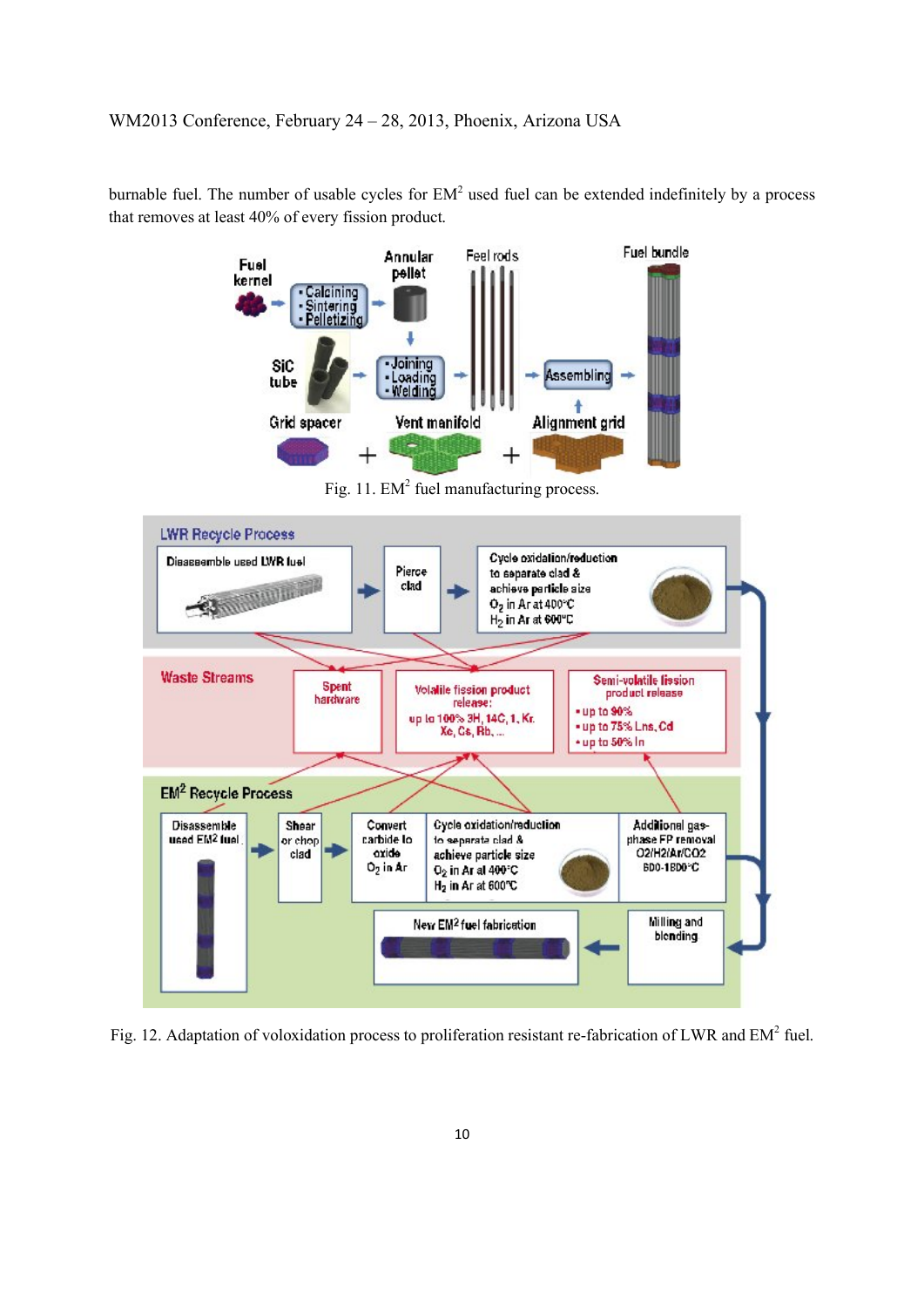#### **Light Water Reactor Spent Fuel**

In the U.S. alone there is over 70,000 tonnes of spent fuel at the reactor sites in either spent fuel pool or dry cask storage (Fig. 13). The cessation of the Yucca Mountain project will create demand for alternative disposition options of the spent fuel from today's commercial reactors. As 95% of the initial energy still remains stored in the spent fuel (if used in  $EM<sup>2</sup>$ ), then implementation of this reactor concept opens the door for LWR spent fuel use. Rather than using the funds collected for spent fuel disposition in Yucca Mountain, these funds could be more effectively used to fund the difference in re-fabrication cost of LWR spent fuel versus natural or depleted uranium. After use in the  $EM^2$ , the LWR spent fuel becomes  $EM^2$ spent fuel (discussed below).



Fig. 13. U.S. Spent Fuel in Pool or Dry Casks provide an available resource for  $EM^2$ .

The energy content in the U.S. spent fuel is 0.8 Trillion Barrels of Oil Equivalent, which is equivalent to 42% of the total U.S. fossil energy reserves (coal, natural gas and oil). This resource is readily accessible and under the responsibility of the U.S. government.

#### **Depleted Uranium**

Depleted uranium (DU) does not get the attention of spent nuclear fuel, but the U.S. inventory is ten times larger than spent nuclear fuel (Fig. 14). Further, it is easier to re-fabricate into  $EM^2$  fuel. After use in the  $EM^2$ , the DU becomes  $EM^2$ spent fuel (discussed below).

The energy remaining in U.S. depleted uranium is about 9 Trillion Barrels of Oil Equivalent, effectively four to seven times the combined U.S. energy reserves of coal, oil and natural gas (Fig. 15). This resource is readily accessible and under the responsibility of the U.S. government.



Fig. 14. Depleted uranium – future  $EM<sup>2</sup>$  energy source.

## **EM<sup>2</sup> Spent Fuel**

After energy production in  $EM<sup>2</sup>$  for decades the fuel can no longer sustain critical operations. Therefore after a suitable cooling period, the fuel can undergo re-fabrication (Fig. 12) and with the addition of fertile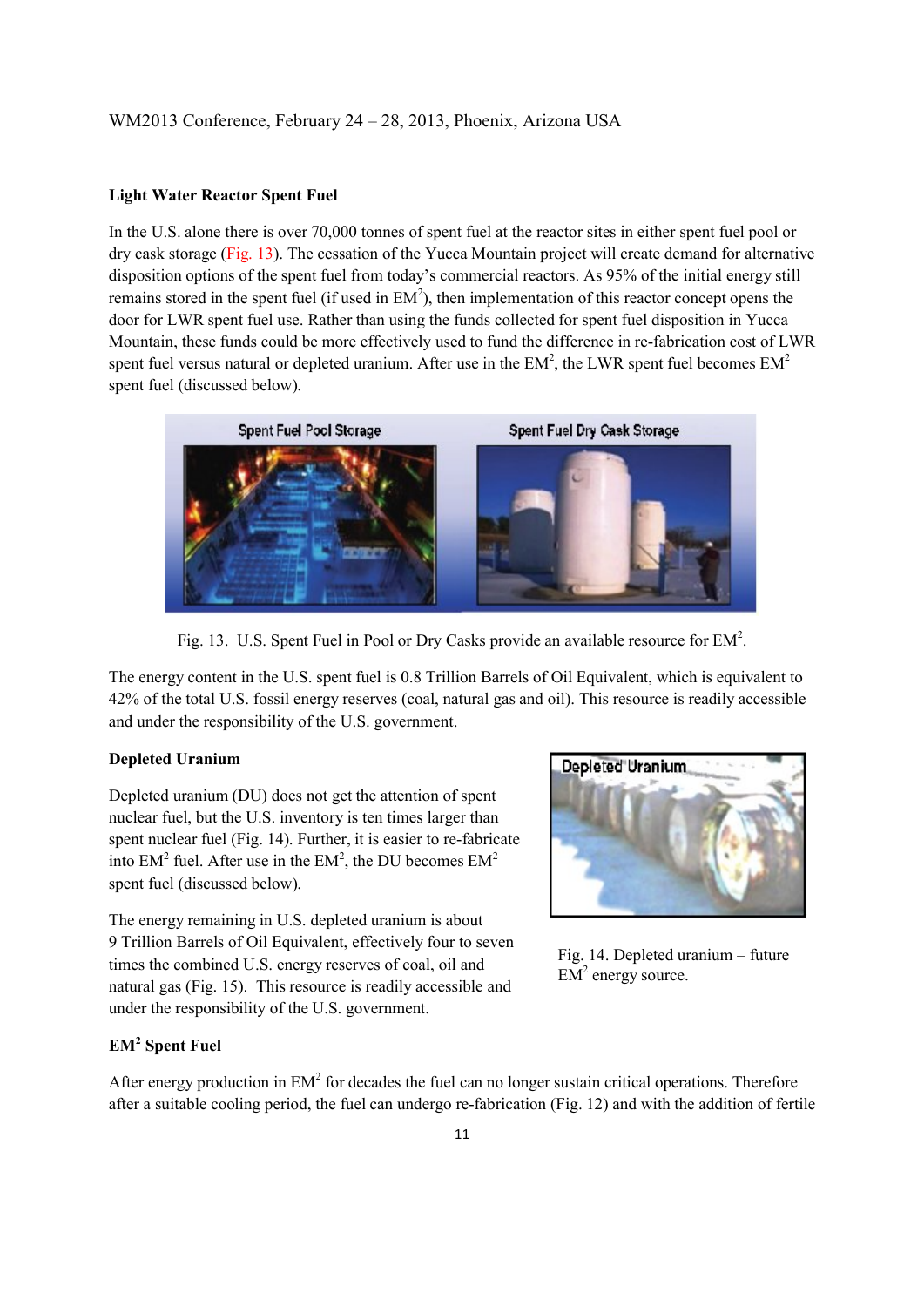material (additional LWR spent fuel or natural/depleted uranium), can be loaded into an  $EM<sup>2</sup>$  reactor for additional decades of energy generation. This process removes a portion of the fission products which: (1) leaves the fuel self protecting due to the remaining fission products, (2) provides a waste stream effectively free of heavy metals which simplifies disposition storage time and other requirements, and (3) allows fuel fabrication without separation of heavy metals, reducing a proliferation concern.

This process also allows for second and later generations of  $EM<sup>2</sup>$  to operate without the need of further uranium enrichment. Enrichment is a major cost contributor to the fuel cycle cost, which partially offsets the cost of refabrication in a fuel line designed for the intrinsic radioactivity of the spent fuel.

## **BENEFITS FROM ENERGY MULTIPLIER MODULE IMPLEMENTATION**



**World Energy Benefits**

One overall measure of the efficiency of an energy producing technology is the energy multiplication, defined as the ratio of the net useful energy supplied by a power plant over its operating life to the total energy invested in building, fueling, operating, and decommissioning that plant. As illustrated in Fig. 16, nuclear energy, embodied in LWR technology, compares favorably to fossil fuel options in both energy efficiency and capacity. Fifty years ago, the energy multiplication of all fossil fuel options was about 50, while that for nuclear energy was about 15. Oil and natural gas energy multiplication have dropped steadily in the intervening years as the easily tapped resources have been exhausted; they now have energy multiplications in the 10-20 range. During this same

Fig. 15. Energy content of U.S. fossil fuel reserves and DU/SNF inventories.



Fig. 16. Historical trends in capacity and energy multiplication of fossil and nuclear energy sources.

period, the energy multiplication of nuclear energy has increased by a factor of approximately four, owing to the use of more energy efficient centrifuge enrichment and to higher average burnup. Nuclear energy multiplication now approaches that of coal and exceeds that of all energy sources except for a few hydroelectric plants  $[1]$ . EM<sup>2</sup> is an alternative approach to nuclear power generation in which this figure of merit is increased by a factor of two.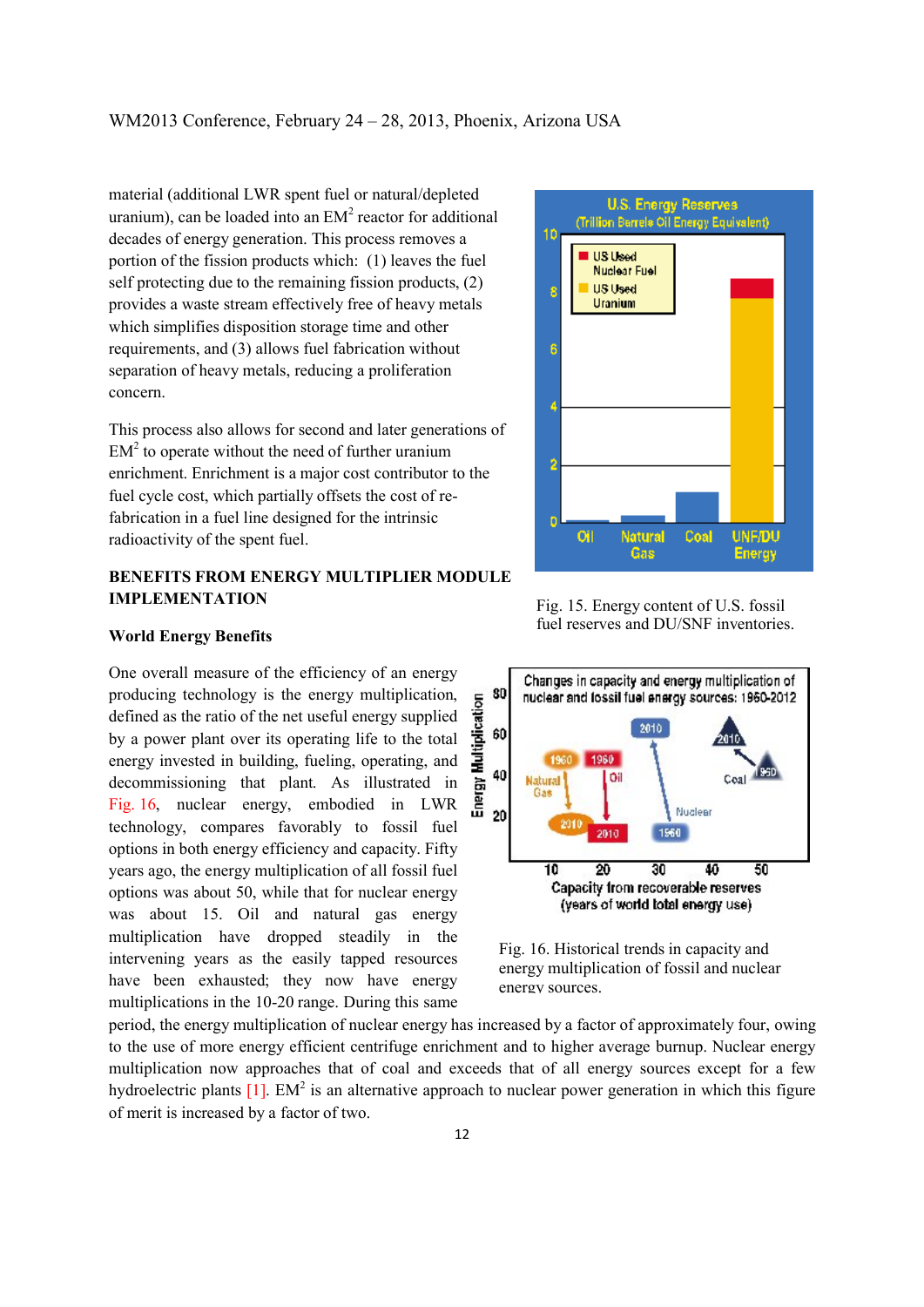The capacity plotted in Fig. 16 presumes that the entire world's energy needs are met by the single energy resource in question and the value of that resource equal to the world's recoverable reserves. The figure shows that the capacity (measured in years of current world total energy use) in 2010 approximates that in 1960 for each fuel, which means that the reserves have increased in line with world energy usage. The cost of each energy source has increased substantially during this period. In simplistic terms, the cost increase for oil and natural gas stems from more difficult extraction, while for coal and nuclear, this increase is due largely to additional regulatory demands and labor costs that have risen faster than inflation. Coal has the highest capacity, but environment concerns may not allow full utilization of this resource.

The capacities for each fuel are only a few decades, and it can be expected that energy prices will continue to rise as these resources are depleted. Among these fuels, only nuclear has the potential to meet the world's energy needs beyond the present century. Today's nuclear technology merely extracts 0.5% of the energy in the uranium mined for this purpose. Furthermore, the thermal energy produced in this manner is converted to useful energy at a low efficiency compared to modern fossil plants because of temperature limitations inherent in the use of water as the coolant. Advanced nuclear technologies that go beyond these limitations have been explored for decades, but none are close to widespread usage. For example, breeder reactors convert fertile fuel to fissile fuel, which is then extracted by reprocessing and burned in other reactors. This approach does not appear to be destined for wide adoption because it is regarded as very costly and because it poses a serious risk of proliferating the availability of nuclear materials for potential clandestine uses.

#### **Benefits from LWR Spent Fuel Disposition**

Today's spent nuclear fuel is distributed in most U.S. states (Fig. 17). By removing spent nuclear fuel and utilizing it as energy in  $EM^2$ , this "waste" which has been a responsibility for the government but a burden for the utilities can become a resource where it is slowly converted to fission products while provide centuries of useful energy.

In the wake of the Yucca Mountain decisions, there is a resulting degree of uncertainty of waste confidence for commercial reactor spent nuclear fuel. The implementation of the  $EM<sup>2</sup>$  program, as a disposition path for LWR spent nuclear fuel, would provide waste confidence long before the first  $EM<sup>2</sup>$  was in operation.



Fig. 17. Spent Fuel and Depleted Uranium Locations (tonnes as of 2002).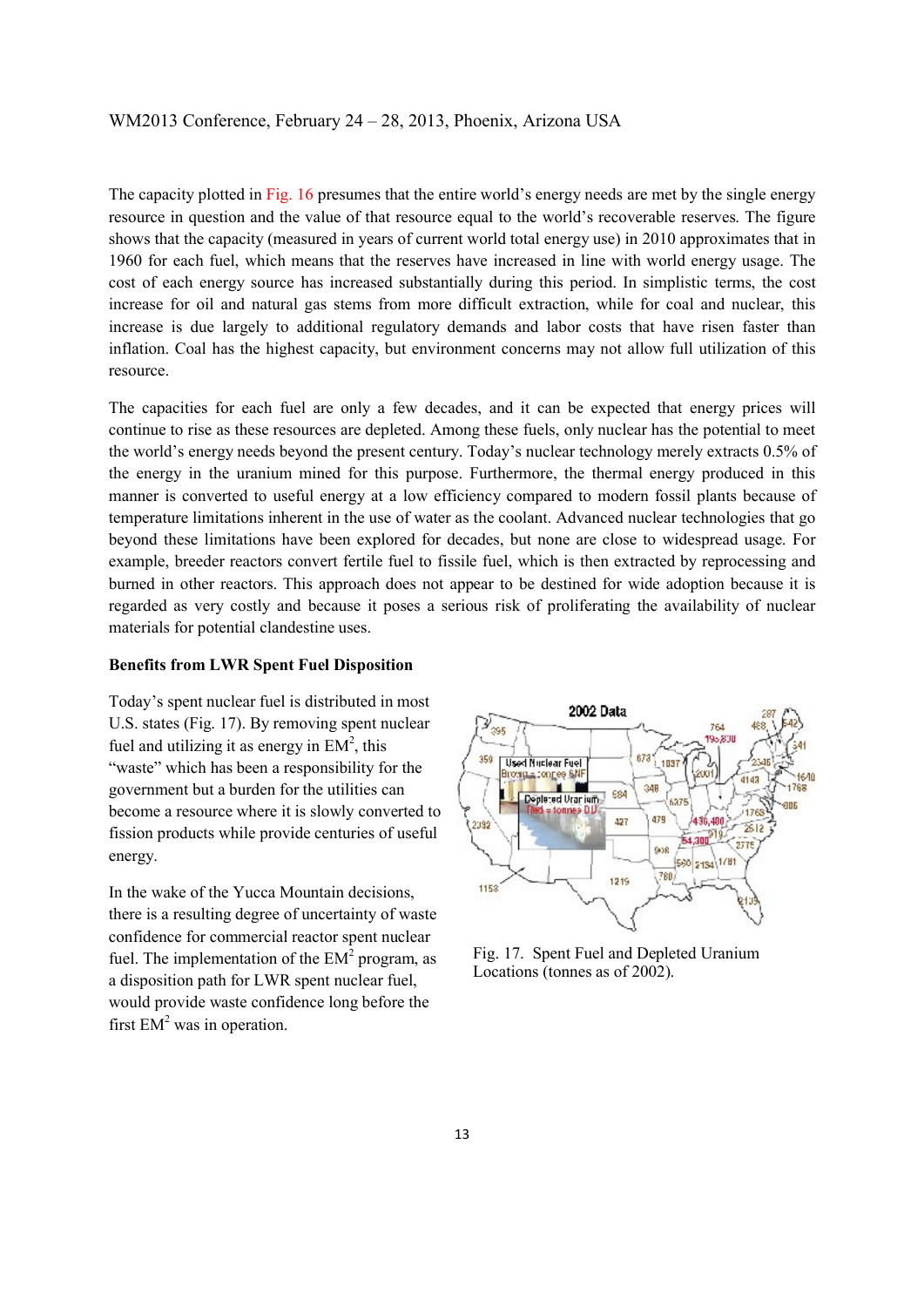## **EM<sup>2</sup> Proliferation-Resistance Benefits**

Fast reactors are considered synonymous with proliferation challenges in many circles, but the energy spectrum of the neutrons is not tied to the reprocessing.  $EM<sup>2</sup>$  provides a more benign approach to using LWR SNF. While no nuclear fuel cycle is completely "proliferation proof",  $EM<sup>2</sup>$ 's elimination of the need for enrichment after the first generation provides a net proliferation resistance benefit to the fuel cycle. In addition,  $EM^2$  minimizes spent fuel production producing wastes that are primarily short-lived fission products. Also, from a safeguards perspective the elimination of refueling every 18 months simplifies assurance against material diversion by limiting periods of access within the reactor vessel.

The fact that heavy metals are never removed at any stage of the process is another major proliferation resistance advantage. It is also noted that end-of-cycle  $EM<sup>2</sup>$  fuel elements meet the International Atomic Energy Agency (IAEA) definition of self-protection (1 Sv/h at 1 m) for thirty years after removal from the core [7]. Because reformulated fuel still contains fission products, it has a similar self-protection feature. The fact that sophisticated remote handling equipment is needed to deal with both beginning-ofcycle (after the first generation) and end-of-cycle fuel is another proliferation-resistance merit.

## **EM<sup>2</sup> Waste Reduction Benefits**

Because  $EM<sup>2</sup>$  can burn virtually any fertile or fissile fuel including transuranics, it opens up the possibility of eventually reducing the nation's nuclear waste burden. If end-of-cycle  $EM<sup>2</sup>$  cores can be remanufactured into fuel for a subsequent cycles, the net waste generated per cycle can be greatly reduced. This is illustrated in Fig. 18, which compares the mass of waste generated in LWRs with that of a number of  $EM<sup>2</sup>$  reactors of the same net electric power output.

In principle, every heavy metal isotope will eventually burn in an  $EM<sup>2</sup>$  core. The waste products requiring disposition in a geological repository can be reduced further by fission product separations technologies. Only  $3\%$  of the mass of  $EM^2$  fission products represents long-lived isotopes, primarily  $99$ Tc and  $129$ I. Because actinides dominate both the decay heat and the spent nuclear fuel long term radio-toxicity, managing fission product-dominated waste stream is significantly easier and much less expensive than managing today's actinide-dominated waste stream.

## **EM<sup>2</sup> Economic Benefits**

The physical size of all the  $EM<sup>2</sup>$  subsystems is compatible with factory fabrication and truck transportation to the site. The use of small, modular equipment allows nuclear plant providers to take advantage of more cost-effective manufacturing and assembly line fabrication practices. Minimizing the on-site workload also reduces the time required for overall plant construction. Power plant complexes can



Fig. 18. Comparison of the net waste in tons after 30 years of operation for 1.2 GWe advanced LWR and  $EM<sup>2</sup>$ plants.